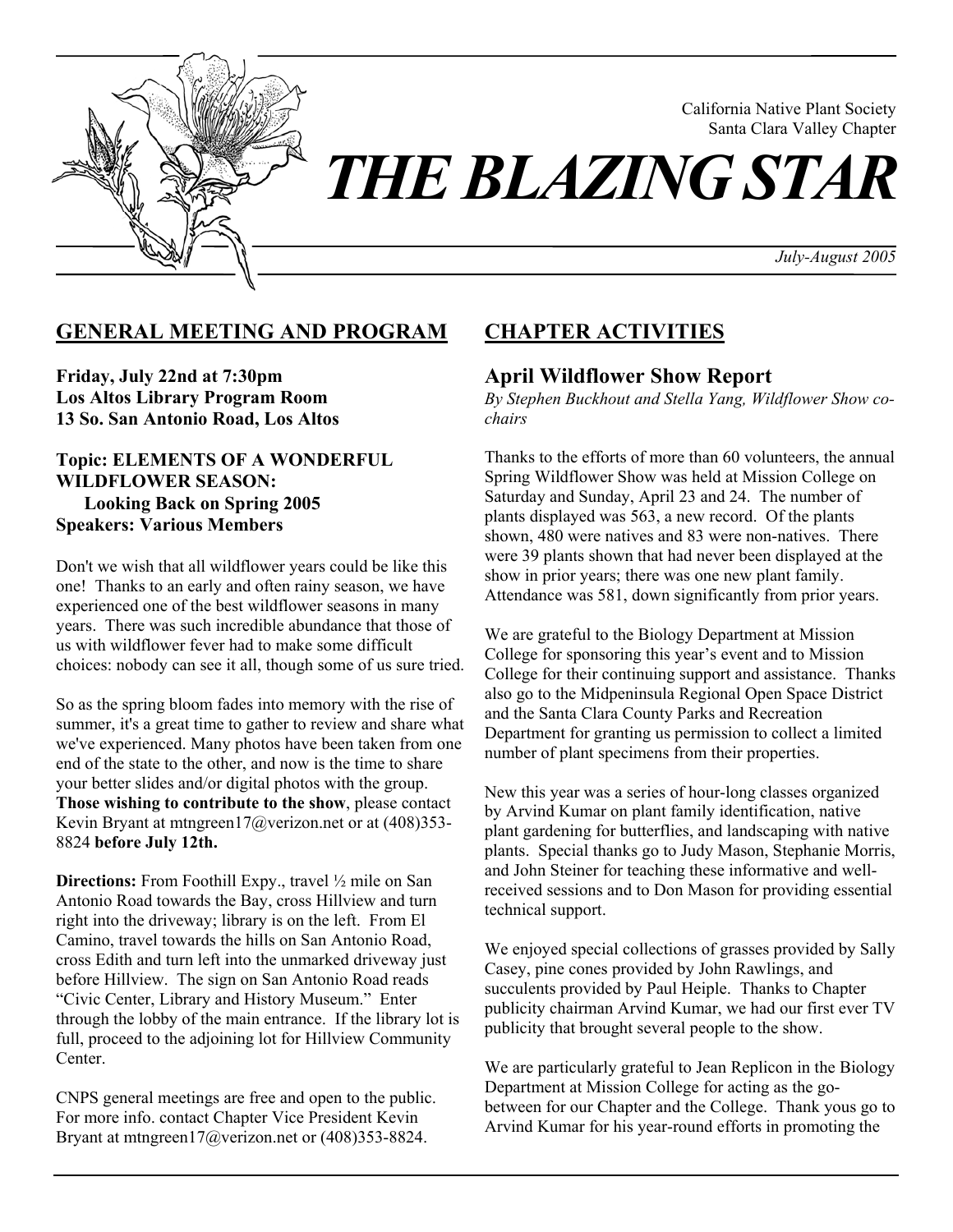Show; Vicki Silvas-Young for her work feeding all of the volunteers throughout the weekend; David Struthers for coordinating the greeters; Ingrid Graeve for coordinating book and poster sales and recruiting people to help; Janet Gomez for designing and putting out new, more visible signs around campus directing people to the Show; Jean Struthers for designing the Show poster; Kevin Bryant for finding leaders for each of the native garden tours; David Chapman for taking on a number of additional responsibilities; and Bill Prince for designing and making a stand for the sound system speakers. We are very appreciative of all the plant collectors and their assistants, without whom there would be no show.

The Show would not have happened without the individual efforts of everyone involved. Thank you to all who helped out but are not listed above. Several of this year's volunteers were new to the Chapter and/or to the Show. We hope everyone will return to help next year.

## **Native Plant Nursery**

Thanks to all the volunteers that helped make our Spring Plant Sale a record setting event. The May 14th sale was the best single day fundraiser in Chapter history! Our **fall sale will be held on Oct. 15th** at Hidden Villa, and we look forward to another successful event.

Healthy, vibrant plants are a key element of a successful sale, and we need more volunteers to make this a reality. You can help by coming to one of our nursery work sessions at Hidden Villa, which take place every **Wednesday** from **12noon to 3pm**. Bring garden gloves, sunhat, clippers, and your lunch if you like. Other tools will be provided at the nursery. Knowledge of plants is not necessary: your willingness to help is all that's required.

Through early August, call Jean or Ray before you come to the nursery because the gate at Hidden Villa may be locked for summer camp.

For more information, contact Jean Struthers at (650)941- 2586 or JeanStruthers@aol.com, or Ray Deutsch at  $(650)365-6136$  or henrymarsh $@$ yahoo.com.

**Directions**: Hidden Villa is located on Moody Road west of Foothill College. From Hwy 280 in Los Altos Hills, take the Moody Road exit and head west. Two miles west of Foothill College, look for the Hidden Villa sign and driveway on the left. Proceed over the bridge, and park in the visitor center parking lot to your right. The Native Plant Nursery is at the greenhouse just beyond the visitor center.

## **Gardening with Natives**

After many years of nurturing the Gardening with Natives group, Stephanie Morris is moving on to other projects. During her tenure, the group has grown steadily through monthly meetings, garden visits, and special events.

The GWN group now has 280+ members. Stephanie's knowledge, energy, and volunteer spirit were infectious. Among her recent accomplishments is coordinating the native planting project at the PCC in Palo Alto, designed and installed by a team of GWN members. She will be missed, and we wish her the best for her next project.

GWN activities will henceforth be coordinated by a steering committee consisting of Sherri Osaka, Agi Kehoe, Chris Todd, and Arvind Kumar. If you have suggestions for future meetings, please email gardeningwithnatives @yahoo.com or call Arvind at (408)274-6965.

The GWN group meets monthly and includes a mix of seasoned native plant enthusiasts as well as beginners. Newcomers are always welcome. Our next meetings will be **Thursdays, July 7 and August 4**.

On July **7, from 6:30-8:30pm**, we will visit the Cantor Museum Native Garden at Stanford with trip leader Ingrid Graeve. This garden was planted in November 2002 by Meg Webster, and many plants are now fully established. The garden contains a large number of species in a comparatively small space, especially shrubs and grasses, and offers a good opportunity to see mature specimens in a landscaped setting.

For more details and the plant list you may visit **grounds.stanford.edu/points/calnativegarden.htm**.

**Directions:** Take 101 to Palo Alto. Take the University Ave South exit, and go south until it becomes Palm Drive. Turn right on Museum Way, then left on Lomita Drive. Park near the intersection of Lomita Dr. and Roth Way. Walk past Roth Way, and the native garden will be to your right.

On **August 4, from 6-8pm**, we will visit the garden of native landscape designer Agi Kehoe. This is a good opportunity to see a native meadow with yarrow, hummingbird fuchsia, foothill sedge and deergrass in summer. The backyard contains a wide variety of native plants designed for aesthetic value as well as wildlife habitat. This charming garden demonstrates how native plants and horticulture can be combined successfully.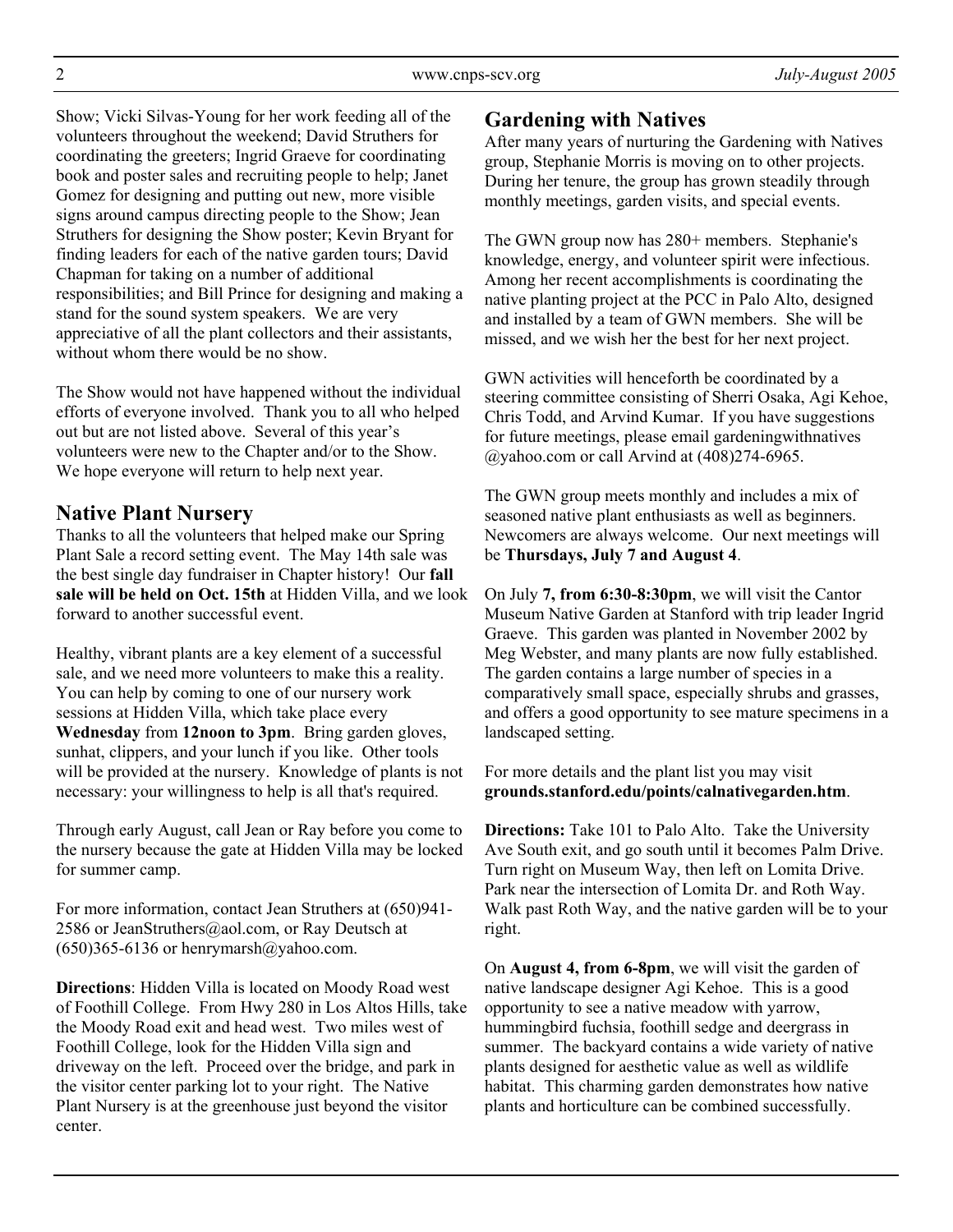**Directions:** The garden is located at 224 Hazelton Avenue in Sunnyvale. From 101, take Fair Oaks Avenue South exit, turn right on Maude, left on Sunnyvale (at the light), left on Hazelton.

## **Native Hill News**

The plants at native hill have been spectacular this year. The extended rain has produced luxuriant growth and wonderful flowers. The wooly blue curls, matilija poppies, St. Catherine's lace, pink buckeye, Edgewood malacothamnus, and many California poppies and clarkias are all still very colorful and attractive. If you have time to drop by it is well worth a visit.

If you are inspired to help, call or write Phil Higgins at  $(650)941-4752$  or phidor@juno.com for the next workday.

### **Photography Group**

The Chapter Photo Group meets on the 3rd Monday of each month (next meetings will be **July 18** and **August 15**), in the Kestrel Room of the PCC from **7-9pm**.

As always you are welcome to bring digital images (either on CD or your laptop), slides, or prints. If you would like to be added to the email or phone lists, contact Jerry Welch at (408)353-8352 or jdwelch@yahoo.com.

**Directions:** The PCC (Peninsula Conservation Center) is located at 3921 E. Bayshore Road. From Highway 101 north, take the "San Antonio North" exit, get immediately into the left-hand turn lane, and turn onto East Bayshore. This will curve around to the left, then right. The first street on your right is Corporation Way. Turn right. Then turn into the first driveway on your left, which is the PCC parking lot.

### **Keying with Natives**

Join us on the last **Friday** of every month, from **6:30pm - 8:30pm,** to learn about keying out local plants. We meet at the PCC building in Palo Alto. The next meetings will be **June 24, July 29,** and **August 26.** 

Please bring a locally collected plant with flower or fruit if available, and an interest in learning how to key out or identify local plants. Microscopes, lamps and keying books are supplied but you may bring your own. Contact David "Tex" Houston for more details, (650)962-9876 x347 or tex@acterra.org.

### **Habitat Restoration at Edgewood Park**

A new development at Edgewood should catch your eye if you look to the south from the central ridge. Ten acres of

grassland on the main serpentine block have been treated to reduce nonnative grasses and thatch buildup. The reason for this work is the anticipated release of the Bay Area checker spot butterfly. This butterfly went extinct at Edgewood less than ten years ago due to the increase in the weedy grasses. It is hoped that the removal of these grasses and their continued control will allow the butterfly which helped to save Edgewood to return and thrive there once again.

Another butterfly, that you may have noticed migrating through the area a month or so ago, has started to eat Italian thistle and yellow star-thistle. The butterfly is the painted lady. Its black spiny caterpillars tented by webbing have been found on these thistles throughout the area. The plants are still not the favorite food of these butterflies, but it is a start that could lead to a group that finds these thistles the best thing to eat.

Join us as we strive to help the butterflies protect sensitive habitats at Edgewood. We meet on Wednesdays and Fridays. Bring gloves, sunscreen and liquids.

We have one special **Saturday** work session left, which will take place on **July 16 from 9am until noon**. We will meet at the West Kiosk and we hope to see several species in the genus *Piperia*, the Rein Orchids.

**Wednesday evening** sessions begin at **5:30pm**. For more information, including locations, call Ken Himes at (650)591-8560, or visit the weed warriors website, **edgewood.thinkersrus.net**.

**Friday** sessions start at **8:30am**. For information on these sessions contact John Allen at jcakwa@earthlink.net.

## **Website References**

Here are the websites cited by Toni Corelli at our May program. Photographs of the entire California coast: **www.californiacoastline.org** 

Species database for our region: **www.nrdb.org** 

Those who were at our January Members' Night will also recall Kevin Bryant's wonderful photographs of plants he took while visiting Chicago. You may be interested this website for a look at restoration and preservation efforts in another state: **www.chicagowilderness.org** 

#### **In Memoriam**

The Chapter regrets to announce the deaths of three former Chapter members: Polly Paulus, Jean Sorensen, and Robert Will.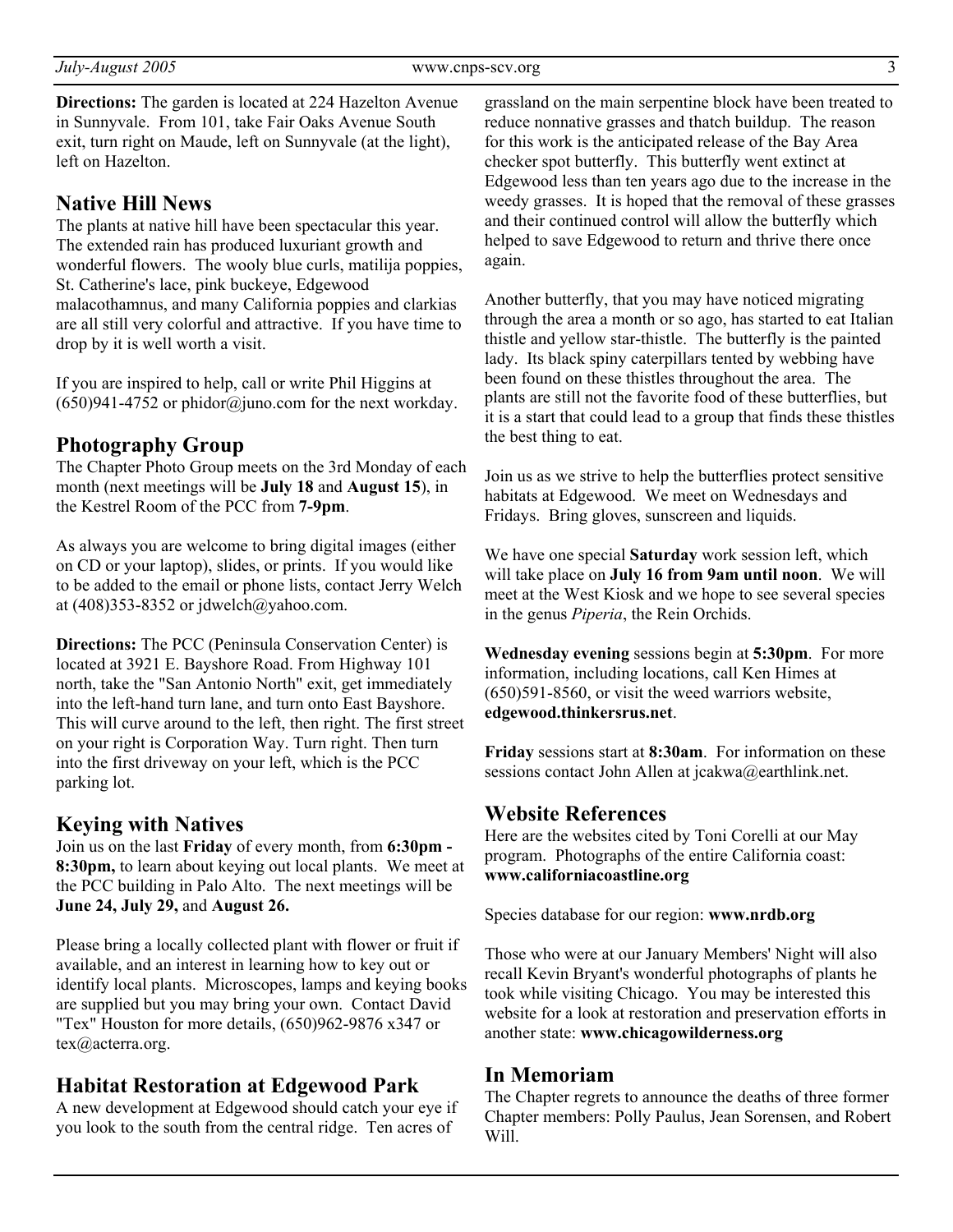# **GRADUATE SCHOLARSHIPS AWARDED**

*By Nora Monette, Chapter Education Chair* 

The Chapter has awarded three \$1,500 scholarships to graduate students doing research related to plant systematics, plant ecology, plant physiology, and other related botanical studies of plants that grow in habitats in Central and Northern California.

The recipients of the 2005-2006 scholarships are:

**Jannell Hillman, San Francisco State University.** Jannell is studying the constraints on recruitment (successful reproduction) in populations of Mt. Hamilton thistle (*Cirsium fontinale* var. *camplyon*). Mt. Hamilton thistle is a serpentine endemic and considered rare in distribution (CNPS List 1B and Federal Species of Concern). It is locally abundant in serpentine seeps and perennial streams in Santa Clara County, primarily in the foothills of the Mt. Hamilton Range. Her work will examine seed production, dispersal, seed predation and germination. Jannell will also address potential environmental limiting factors such as hydrological regimes, aeration and soil type.

**Megan Keever, San Francisco State University.** Megan is working on pollination in vernal pool communities. Her work will consider the effect of landscape context, or the surrounding landscape matrix, on vernal pool plant reproductive success. The surrounding matrix can effect hydrology, plant community composition and provide nesting habitat for vernal pool pollinators, among other ecosystem functions. Megan will measure seed set and seed quality (weight) in four species of vernal pool plants with three pollination treatments. She will also measure pollinator visitation to vernal pool plants. Her work will include both field and greenhouse studies. Field work will include vernal pools in Sonoma, Napa, Solano, Alameda and Santa Clara Counties.

**Debra Welch, San Jose State University.** Debra is working locally on serpentine grasslands and on the effects of prescribed burning on *Linanthus ambiguus* (serpentine linanthus). The purpose of her study will be to determine if burning will affect the abundance of *Linanthus ambiguus* either positively or negatively within its current habitat and if burning will expand habitat for *Linanthus ambiguus* into adjacent areas that are invaded with non-native annual grass, *Bromus hordeaceus* (soft chess). Her work on Santa Clara County Open Space Authority property will also look at species richness and soil conditions.

The research scholarships recognize the research plans of these graduate students and the potential of their research to further the understanding of plant ecology, restoration, and plant systematics. We hope to hear more about their research in upcoming newsletter articles and at General Meetings.

Congratulations Jannell, Megan and Debra.

# **COMMITTEE NEWS AND REPORTS**

# **Update on Baylands Phragmites Infestation**

*By Libby Lucas, Chapter Conservation (South) Chair* 

The City of Palo Alto Parks Department has been granted \$51,000 for their phragmites removal project in the Palo Alto Flood Basin for the end of summer.

Regulatory folks seem now to be more aware of this common reed that has morphed into a major invasive on the East Coast. In our Flood Basin, its biomass is so extensive that even this initial spraying may not begin to control it in this first year.

The spray application will have to be handled with particular constraints because of possible presence of the endangered salt marsh harvest mouse, and high recreational use of trails around the flood basin. Spray drift would be a concern for workers as well as any nearby hikers or birdwatchers.

# **Spring 2005 Field Trip Retrospective**

*By Kevin Bryant, Chapter Field Trip Chair* 

Our Chapter's spring field trips this year have allowed attendees to immerse themselves in the stunning beauty and diversity of the California flora. Two of our excursions showcased that incredible ecological diversity and took us to the farthest ends of our state.

In mid-March, many of us took a break from our rainy season and made the long trek to Anza-Borrego Desert State Park. This area of the Sonoran desert had experienced several years of below average rainfall, but had received enough by the time of our visit to bring the flora of the desert to life in brilliant abundance.

The pent up demand after many years of drought caused annuals such as desert sunflower, wild heliotrope, and desert sand verbena to bloom in carpets covering large expanses of the desert floor, with drifts of flowers growing